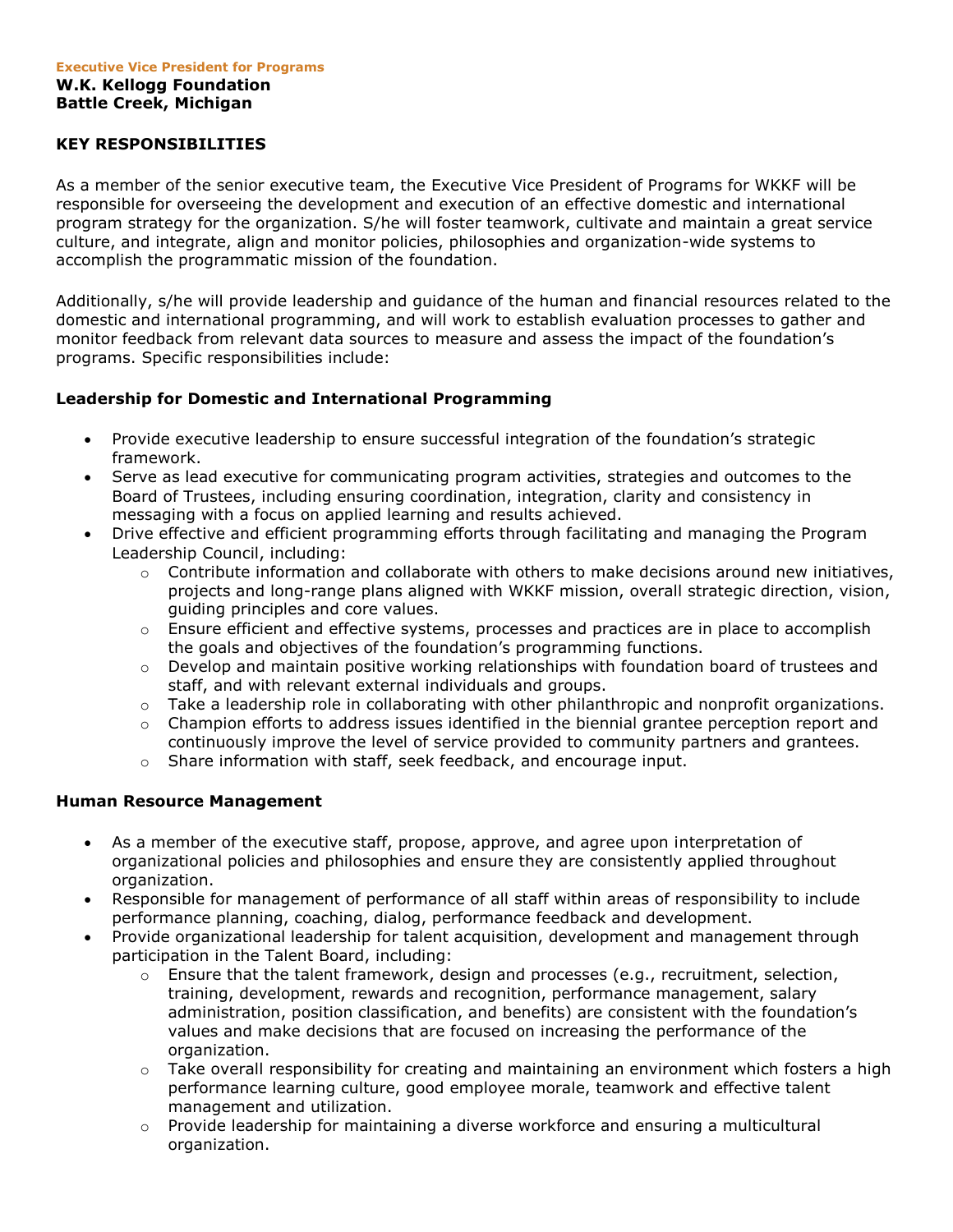# **Financial Management**

- As a member of the executive staff, prepare and propose program annual operating budget and allocations to the President/CEO; responsible for allocations within areas of responsibility.
- Responsible for overall direction, review, and approval of programming and other budgets within areas of responsibility.
- Accountable for stewardship of resources by ensuring cost effective means to accomplish goals and objectives.
- Partner with finance and accounting to develop annual budgeting process and define budget reporting needs.

# **Communication**

- Ensure all staff within areas of responsibility are informed of organizational and area mission, vision and overall direction, guiding principles, identity, goals, objectives, strategies and core values.
- Communicate relevant information to all staff within areas of responsibility.
- Be knowledgeable of and represent WKKF externally by interpreting policies, philosophies and organizational initiatives.
- Facilitate open, honest communication, sharing of information, and conflict resolution both within areas of responsibility and across the organization.

# **PROFESSIONAL EXPERIENCE/QUALIFICATIONS**

The successful candidate will have a strong knowledge base and passion for education and a commitment to diversity, inclusion and equity. S/he will have a minimum of 15 years senior-level experience in strategy, leadership and programming roles, within a dynamic non-profit or for-profit organization.

S/he will be an entrepreneurial leader who is energetic, enthusiastic, results-oriented and trustworthy. S/he will be visionary, with the ability to inspire a high level of confidence and work effectively with the senior executive team and external stakeholders.

Additional qualifications include:

- Recognized in areas of expertise through established networks, experience, and accomplishments.
- Experience and outstanding abilities in strategic leadership, operational management/administration, managing collaboration and fostering teamwork, valuing of diversity, understanding of and commitment to racial equity, and budget and human resource management.
- Commitment to collaboration and teamwork with executive and management staff.
- High level of ethics and commitment to WKKF mission, vision and core values.
- Sound, seasoned judgment and ability to provide values-based leadership, with particular attention to the foundation's core values.
- Outstanding leadership, management and financial skills capable of leading change where necessary.
- Knowledge of international cultures, systems and an ability to build and maintain positive relationships and networks with people and organizations around the world.
- Strong interpersonal skills with the ability to build supportive relationships internally (board and staff) and effective collaborations externally (community partners).
- Highly developed communications skills; ability to represent WKKF's history, mission, vision, identity, core values, strategies and frameworks in manner that furthers WKKF's credibility, reputation and desired impact.
- Ability to work with an active and participative board of trustees.
- Ability to manage and motivate staff through effective leadership, mentoring, communications, coaching, development, facilitation, evaluation and rewards.
- Sensitivity to and support of diversity and multiculturalism.
- Possess an appreciation for the history and legacy of the foundation.
- Ability to travel when necessary on both a domestic and international basis as position responsibilities require.